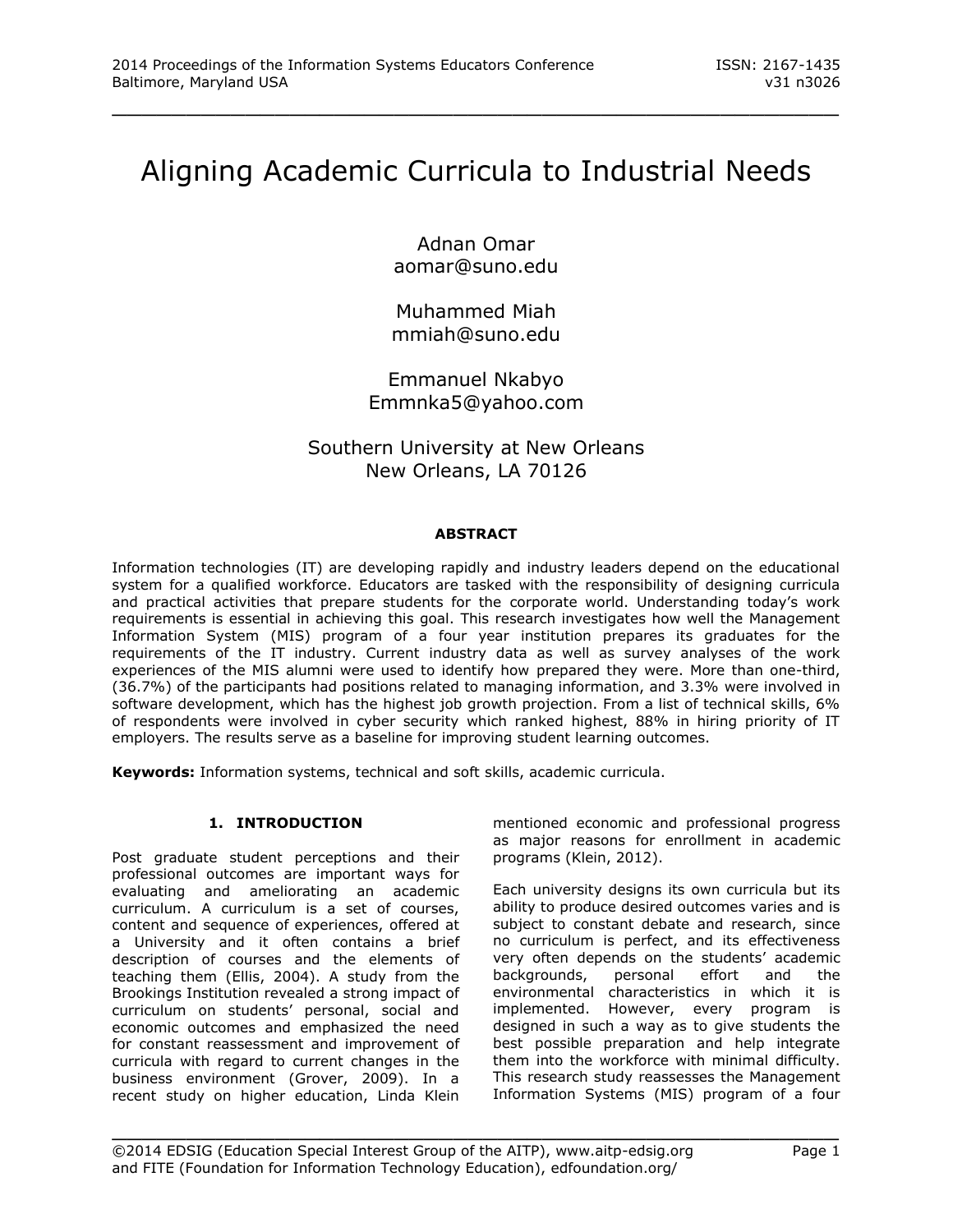year institution with a focus on the skills and requirements of today's job market.

Aligning education to foster professional and workplace development is quite challenging in the field of information technology (IT). This is because the constantly changing IT landscape with advanced computer systems results in highly variable and transient job requirements (Davis & Woodward, 2007). The exponential development of new technologies is bringing new skills like cloud computing, system designers and application development skills to the forefront of the business environment. These new skills are redefining job descriptions today with more and more corporations needing IT services that were nonexistent some years back. In order for curricula to remain relevant, schools have to constantly reassess and redesign the programs to meet today's expectations of change and innovation. The purpose of this research is to investigate the strengths and/or weaknesses of the institution's MIS program by analyzing data on the experiences of its alumni in the context of the present corporate world.

## **Statement of the Problem**

Performance of alumni in the workplace is a strong indicator of the strength and usefulness of the curriculum they experienced. The MIS curriculum of the institution is divided into four major course categories which include two primary courses, two communication courses, four management strategies courses and four technology infrastructure courses, with the last two categories making up its core competences. While the MIS program, like all other curricula, cannot by itself meet all the IT skills and job requirements of all employers, it is vital to investigate the effectiveness of the curriculum in helping students develop their core competencies and thrive in the workplace.

In order to maintain or improve the strength of the institution's MIS program, it is important to answer questions about the alumni ability to get a job expeditiously; the ability of the curriculum to help alumni handle the technical and nontechnical skills on the job; their ability to get a job in an expeditious manner; the degree to which the curriculum affected their salary range; and how well any difficulties or weaknesses in the curriculum were addressed.

#### **Statement of the Objectives**

An effective evaluation of curriculum is vital to maintaining and improving standards. This research paper reassesses the MIS program by using the feedback of a sample of its alumni

\_\_\_\_\_\_\_\_\_\_\_\_\_\_\_\_\_\_\_\_\_\_\_\_\_\_\_\_\_\_\_\_\_\_\_\_\_\_\_\_\_\_\_\_\_\_\_\_\_ presently in the workforce. Feedback will be obtained using a post graduate survey of the alumni. Post graduate surveys are indirect but effective ways of evaluating curricula as they offer graduates the opportunity to comment on content areas of the program based on their experiences. The data collected will be analyzed and compared to current data statistics to identify the strengths and weaknesses of the program. The survey results, along with the students' backgrounds, will be compared to identify any possible causes. The research results will serve as a baseline for improving and redesigning the curriculum to meet real-world requirements.

## **2. REVIEW OF LITERATURE**

#### **Relationship between school and the workplace**

There is a close association between education and employment. Regardless of the primary reason for pursuing studies, the notion that it is solely for personal satisfaction is unduly idealistic because the underlying motivation for pursuing studies continues to be the desire to be more competitive in the job market. Education has sometimes been the determining factor for finding a job, keeping a job, or climbing the ladder in a particular field of specialization. It is, therefore, true that preparing students for a future job is a valid university endeavor, and as such academia must tailor curricula to meet the expectations of today's work environment (Klein, 2012).

#### **The role of higher education**

There are different views as to the extent to which higher education is responsive to the perceived demands of the workplace or must actively prepare students to meet them. Some affirm that the purpose of university education was never to prepare for a future job, but to impart rare knowledge to those privileged to receive it. This group points out that scholars learn because they like to learn and do so for personal enrichment, not to obtain a job or pursue wealth, and therefore universities should not be considered as an industry for tradable services (Patin, 2012). Proponents of this line of thought also state that certain skills and values cannot be lectured into people, and hence teachers do not prepare people for work; it is something people do for themselves from personal initiatives and experiences. There are also students who believe that internships rather than academic education are the best way to get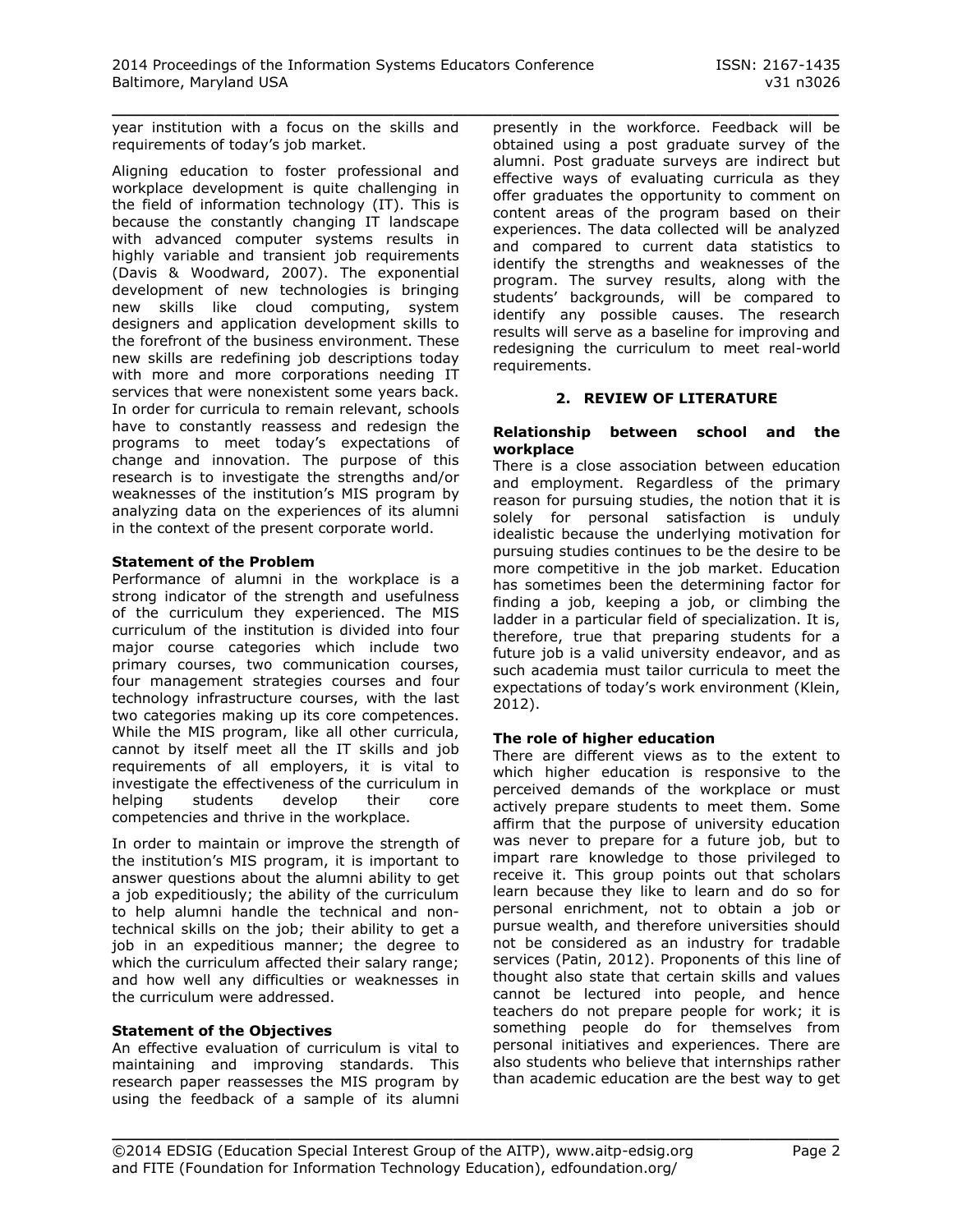what is required for the work environment (Smith, 1996).

On the other hand, some argue that the age when education served only the purpose of knowledge acquisition is long gone and, in the context of today's changing environment, more can be achieved and should be expected of it. This is because a college degree of some sort is now a prerequisite to enter most professional fields, and so education systems ought to be shifting their focus toward providing students with useful abilities and talents in addition to simply knowing things. Curricula should be designed specifically to teach and prepare students for jobs (Fedder, 2012). Furthermore, studies also indicate that postgraduate qualifications are increasingly listed as job or promotion requirements in the corporate world, strengthening the job related purpose that is explicitly recognized in education (Chun, 2013).

In between these two extremes are those who believe that while higher education, through a well-designed curriculum, can open prospects for jobs, it also depends on other aspects like the academic background and personal efforts of the students as well as the collaborative efforts between the schools and industries in terms of internships. This group suggests that curricula tend to be more effective for students with a similar academic background on admission into the program as compared to those without it. However, they affirm that academic curricula should include training which involves job experiences through internships within the industry (Teichler, 2007).

In her paper on learning outcome guidelines, Jennifer Lindholm argued that any successful academic program had to benefit from an ongoing process of inquiry and reflection that focused on growth, renewal, and continuous improvement. She discussed the outcome assessment feedback loop which focuses on gathering evidence that students can demonstrate proficiencies on the core competencies of the courses they take. Maintaining the flow and coherence within the loop requires combined efforts from the students, faculty and administration. This coherence is vital for the program to effectively enhance student learning outcomes (Lindholm, 2009). Educators can, therefore, acquire and analyze data on the students' performance and use any relevant information to increase the quality of curricula. Figure 1 presents the outcome assessment feedback loop.



Figure 1: Outcome assessment feedback loop (Lindholm, 2009)

The outcome of education should be positive for the individual and society. Curricula should be designed to foster competences that are relevant for successful professional practices (Smith, 1996). This is even more important for the IT sector which has experienced considerable changes in recent years. IT educators must therefore have updated information about the changing trends and projections in the IT world in order to adapt curricula to the emergence of new knowledge and the present context of the IT job market.

#### **IT Labor Market Statistics and projections**

Since 2010 there has been strong employment outlook in the information and communication technology (ICT) sector. The US Bureau of Labor Statistics now predicts an increase of 22% in employment for all computer related occupations from 2010 through 2020 as compared to a 14% increase in all other occupations (US Bureau of Labor Statistics Occupational Outlook Handbook, 2012)

A number of studies have attempted to present statistical data for the IT job market. The US Bureau of Labor Statistics also indicated that IT occupations will outperform all occupations in growth through 2020. Table 1 shows data specifying the percentage growth for the eight major IT occupational categories.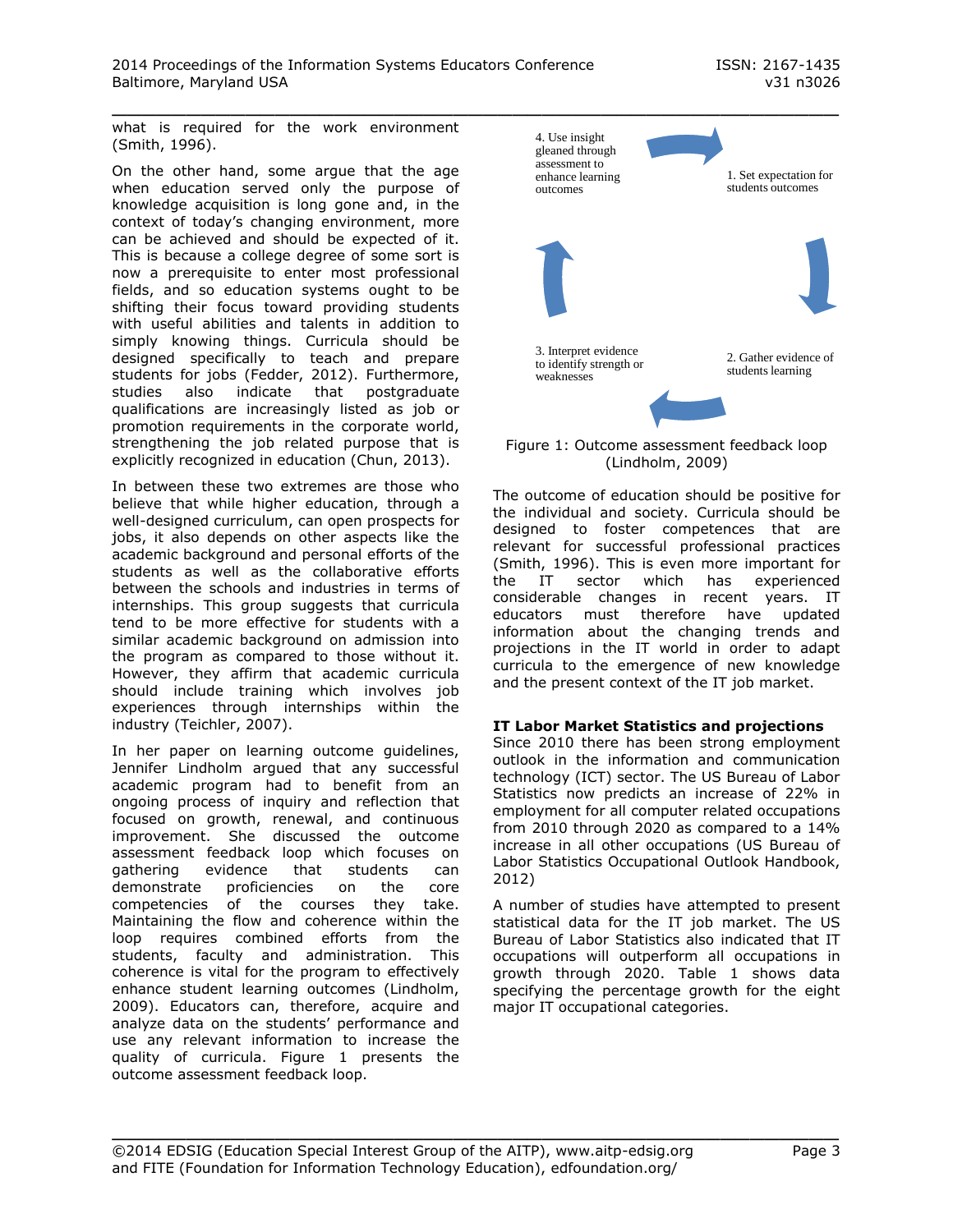Table 1: Percentage growth of IT Occupations through 2020

| <b>Occupational Categories</b> | <b>Percentage</b> |
|--------------------------------|-------------------|
| Software developers, systems   | 32%               |
| Database administrators        | 31%               |
| Network and Computer           | 28%               |
| <b>Systems Administrators</b>  |                   |
| Information security analyst,  | 22%               |
| web developers and computer    |                   |
| network architects             |                   |
| Computer systems analysts      | 22%               |
| Computer and information       | 19 <sub>%</sub>   |
| research scientists            |                   |
| Computer support specialists   | 18%               |
| Computer programmers           | 13%               |

*Source: US Bureau of Labor Statistics, 2012*

Recent studies also revealed a high demand for IT technical and non-technical skills. Table 2, obtained during a survey of 353 IT executives, presents technical skills ranked in order of hiring percentage for 2012.

| Table 2: IT Technical Skills in order of hiring |                     |  |  |  |
|-------------------------------------------------|---------------------|--|--|--|
|                                                 | percentage for 2012 |  |  |  |

| <b>Technical Skill</b>                              | <b>Percentage</b> |
|-----------------------------------------------------|-------------------|
| Cyber security                                      | 88%               |
| Data storage/back-up                                | 88%               |
| Updating aging computers<br>software for staff      | 82%               |
| Network infrastructure                              | 82%               |
| Disaster recovery business<br>continuity planning   | 81%               |
| Automating business process<br>through technology   | 73%               |
| Mobility                                            | 66%               |
| Web online presence including<br>e-commerce         | 64%               |
| Collaboration                                       | 63%               |
| Telecommunications                                  | 62%               |
| Virtualization                                      | 61%               |
| Business intelligence/ data<br>analytics and mining | 59%               |
| Cloud computing                                     | 50%               |
| Social networking technologies                      | 41%               |
| Green IT                                            | 38%               |

*Source: US Bureau of Labor Statistics, 2012*

The same research provided additional insight on the "soft skills" needed in the IT professions. This data is represented in Table 3.

| Table 3: Non-technical "Soft" Skills in order of |
|--------------------------------------------------|
| hiring percentage for 2012                       |

| <b>Soft Skill</b>            | Percentage |
|------------------------------|------------|
| Strong work ethic            | 71%        |
| Motivation and initiative    | 67%        |
| Customer service             | 65%        |
| Flexibility and adaptability | 64%        |
| Innovation and creative      | 63%        |
| problem solving              |            |
| Analytical skills            | 61%        |
| Teamwork                     | 60%        |
| Verbal and written           | 59%        |
| communication                |            |
| Project management           | 47%        |
|                              |            |

*Source: CompTIA, 2012*

Tables 1-3 and Table 4 (see Appendix) indicate current and future IT trends in terms of skills and occupations as well as median salaries and projected growth through 2020. Such indicators enable educators to design curricula that ensure the development of these skills and meet real world standards. They also help them manage the classroom experience in a way that orients and prepares students for careers that are relevant and needed in the present and future economy.

#### **Related research**

In view of these changing trends and projections in the IT industry, academic institutions are reassessing curricula in order to adapt them to the requirements of today. In a recent study carried out at Southern Illinois University, survey questions related to post graduate experiences as well as the Information System curriculum were sent to the university graduates who had gone through a four year undergraduate curriculum. The results showed that almost 85% of the graduates were employed within six months of graduation. Concerning their primary functions in the information systems jobs, the top was networking with 24.6% of respondents while ecommerce had no respondent in that occupation. In terms of tasks performed, the greatest number of graduates provided technical and end-user support with a frequency of 33%. To the question of how well the information systems curriculum prepared them for their job, the graduates responded with a mean of 3.5/5 (Legier et al., 2012).

# **3. METHODOLOGY**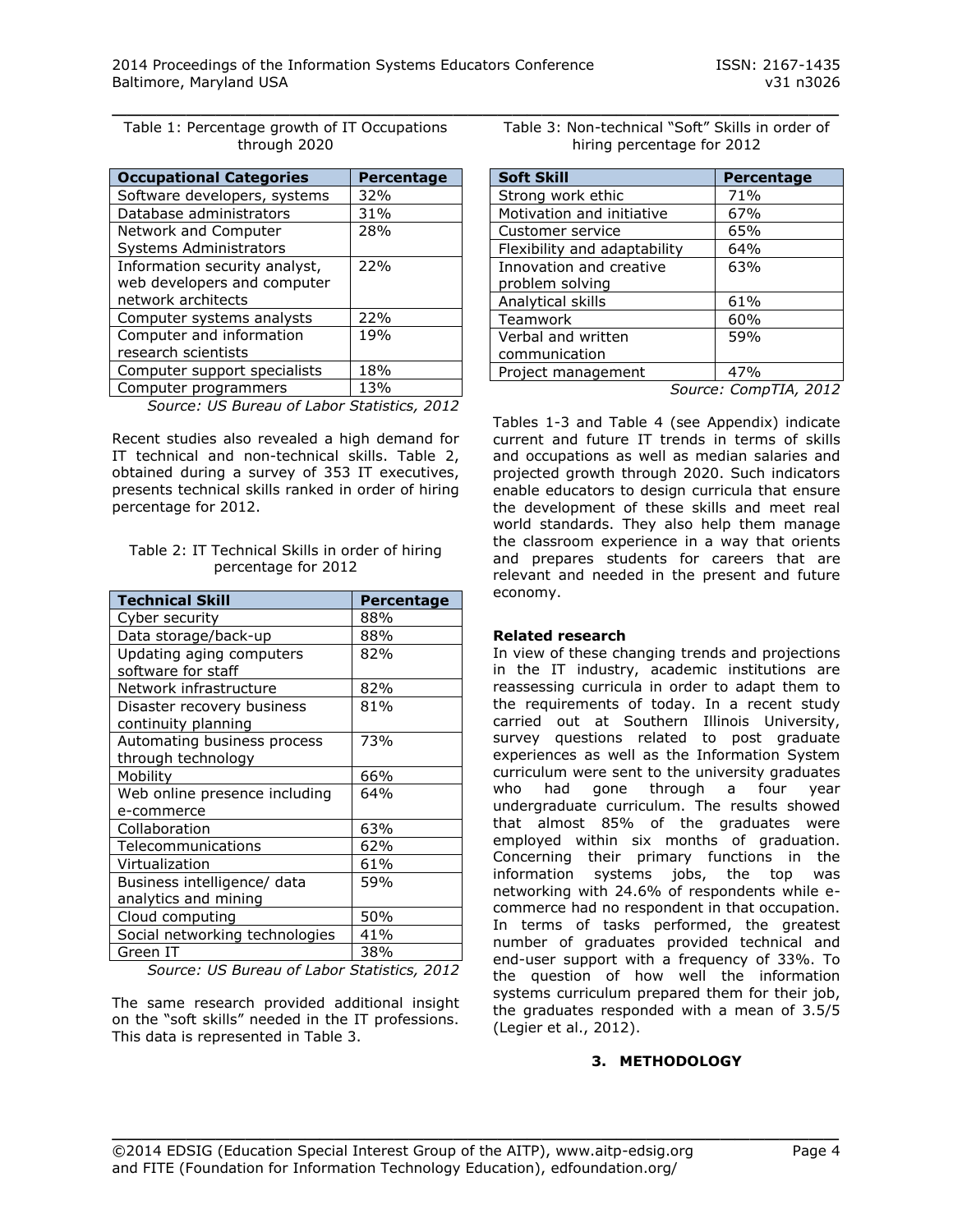\_\_\_\_\_\_\_\_\_\_\_\_\_\_\_\_\_\_\_\_\_\_\_\_\_\_\_\_\_\_\_\_\_\_\_\_\_\_\_\_\_\_\_\_\_\_\_\_\_ The purpose of this research is to investigate the strengths and/or weaknesses of the MIS program of a four year institution using data on the experiences of a sample of its alumni presently in the workforce. Specifically, it identifies the types of technical and nontechnical (soft) skills acquired by the graduates and their perceptions on how well the MIS program prepared them for these tasks. The results were compared with the academic background of the students to identify any possible causes and propose solutions that will serve as bases for evaluating and updating the information systems curricula.

## **Research Context**

The research study was carried out at a four year institution using its Management Information Systems (MIS) graduate program for the investigation. The institution's College of Business and Administration (CBA) provides students with high quality information systems education through the MIS program. The program, which has a diverse demographic and ethnic representation, was started in 1998 and aims at giving students a foundation in the dual functional areas of business and information technologies and enabling graduates of the program to pursue a career in both technical and management areas in public or private organizations.

The MIS curriculum offers a 120 credit hour undergraduate curriculum and a 39 credit hour graduate curriculum which prepares students for analysis, design, development, implementation and management of real world computer based systems. In a bid to maintain and improve standards, this research study used data collected from a sample of the program's alumni to reassess how effective the MIS program is in preparing its graduates for the skills required by employers in the IT industry.

#### **Research Design**

To carry out this study a quantitative research analysis method was used in which a number of participants were asked a standard set of questions through a survey. Questions were the same for all participants with a standard range of answers for 10 out of the 11 questions and the last having a comment field for suggestions. The findings were represented as numerical data and interpreted using statistical concepts. The results were compared with secondary data on the educational background of the students to identify any possible causes of inefficiency in the program.

This research was designed as a baseline study for improving the MIS program. It uses the outcome assessment feedback loop approach (Figure 1) to produce a dynamic model that can be updated annually and used to increase the quality of the program. This approach focuses on the extent to which students completing the program can demonstrate proficiencies in the program's core competences (Lindholm, 2009).

#### **Survey questions**

- 1- When did you get your first information systems technology related job?
- 2- What was the primary focus of your information systems technology job?
- 3- What type of task do you regularly perform in your job?
- 4- How well did the MIS curriculum prepare you for your job?
- 5- What are the non-technical (soft) IT skills critical in your job?
- 6- How well did the MIS curriculum prepare you for these "soft skills"?
- 7- Annual entry-level salary range of your information systems technology job?
- 8- Please indicate your gender.
- 9- Please indicate your ethnicity.
- 10- Please indicate your last degree program at the institution.
- 11- Please provide any suggestions/ comments on how to improve the curriculum.

# **Sample and data collection**

The research study focused on the MIS Masters program, and the participants were a sample of its alumni presently in the workforce. The program chairperson collected the email addresses of the graduates from the student service unit and sent the survey to the alumni via email. The emails included the purpose of the study as well as the survey questionnaires. The participants completed the survey and returned it to the chairperson via email. A reminder was sent by the chairperson two weeks later to ensure responses from a maximum number of participants; of 40 students contacted, 30 responded, giving a 75 percentage response. The chairperson numbered the responses and sent them for analyses.

#### **Statement of the Hypothesis**

The impact of curriculum on the student's professional outcome may vary depending on other elements such as the student's academic background on admission into the program, the effort of the student, and the strength of the curriculum itself. There are notions that IT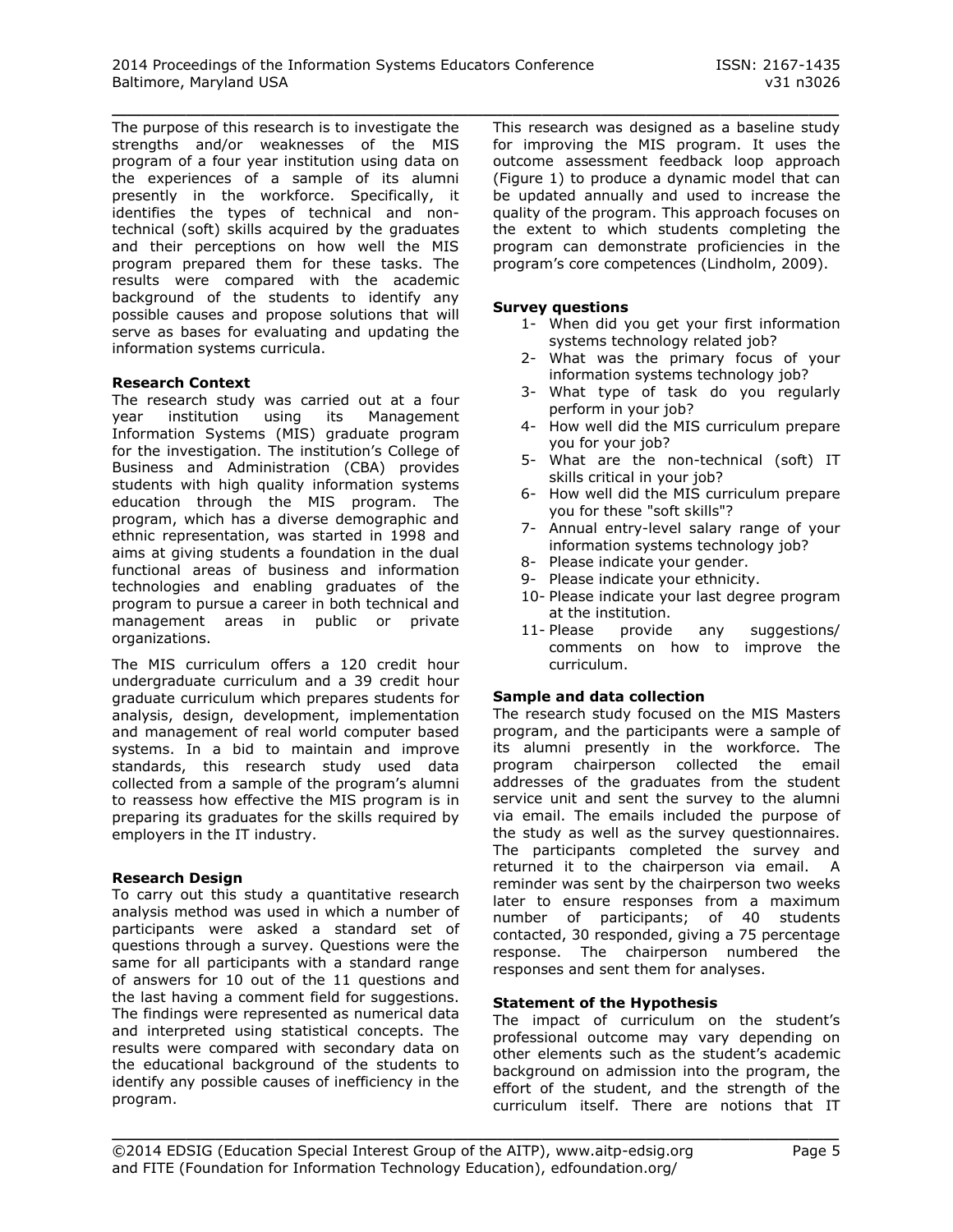curricula tend to be more effective for students who had an IT background upon admission as compared to those who did not. In the context of the four year institution with a majority of the students in the MIS program coming from non-IT majors, this could be an aspect to consider in the learning outcomes of the program. This research tests the following assumptions:

**H1**: The curriculum enhanced the job performance of the students.

**H2**: The curriculum gave the students skills that have high market value in today's IT industry.

**H3**: The academic background of the students affected their learning outcomes.

Hypothesis 1 will be tested using specific data on the graduates' work experience as well as perceptions on their level of preparedness for these tasks. The technical and non-technical tasks performed as well as elements like job focus will be compared with the trends in today's IT industry to verify hypothesis 2. The survey results and the academic background of the students will be analyzed to determine if it played a role in the students' learning outcomes to verify Hypothesis 3.

# **Data Analyses**

The survey used the Likert scale to collect data for some of the questions. Data analysis was accomplished by using the arithmetic mean to measure the central tendency of the respondents. Data collected by the program chair from the student service unit of the institution were used to examine the academic background of the participants. SPSS statistics 20.0 and Microsoft Excel 2010 software were used to analyze the data. Modeling tools like Microsoft Visio were used to design a model to enhance student learning outcomes at the institution. The t-Test and Wilcoxon Test were used to analyze the relationship between technical and soft skill preparation as well as the relationship between students' backgrounds and their performance.

#### **4. FINDINGS**

#### **Demographics**

The research participants included 17 males (57%) and 13 females (43%). Question 9 studied the ethnicity of the 30 respondents with 21 of the respondents identified as black African/ American (70%), 2 as white (6.7%), 4 as Asian (13.3%) and 3 as other (10%).

#### **Time taken to find first job**

The time taken to find a job was asked in question 1 to assess the employment history of the participant and also have an insight into their competitiveness in the job market. All the participants responded with 40% saying they were employed prior to graduation, 6% indicating they had an offer prior to graduation, 20% stating they found a job in less than three months, 17% saying they found a job in more than three months and less than six months, and 17% indicating they were employed after 6 months.

The percentage employed prior to graduation indicates that the program had many nontraditional students who were either fully or partially employed while enrolled in the program. The numbers for those who had an offer or were employed less than 3 months after graduation shows that about 25% of the sample were employed relatively quickly and can be indicative of a high market value for this group. However it is worth mentioning here that with a significant percentage of non-resident foreigners in the program, other factors like visa status could influence the length of time taken to find a job.

#### **Salary**

Twenty-eight of the respondents provided answers to question 7 which focused on the entry-level salary range of their first information systems job. Of this number, 36.7% indicated they earned less than \$40,000, 33.3% said they earned between \$40,000 and \$50,000 and 23.3% of the graduates made more than \$50,000.

#### **Job focus**

In question 2 participants were asked to choose their primary job focus from a list of nine primary IT job categories. Each respondent was only allowed to pick one primary job focus. Thirty-six percent (36%) of the respondents identified information management as their job focus. Approximately 14% chose project management. Table 5 provides a complete breakdown of responses to this question by number and percent.

#### **Technical skills**

Participants were asked in question 3 to choose what type of job tasks they regularly performed from a list of 20 categories. The respondents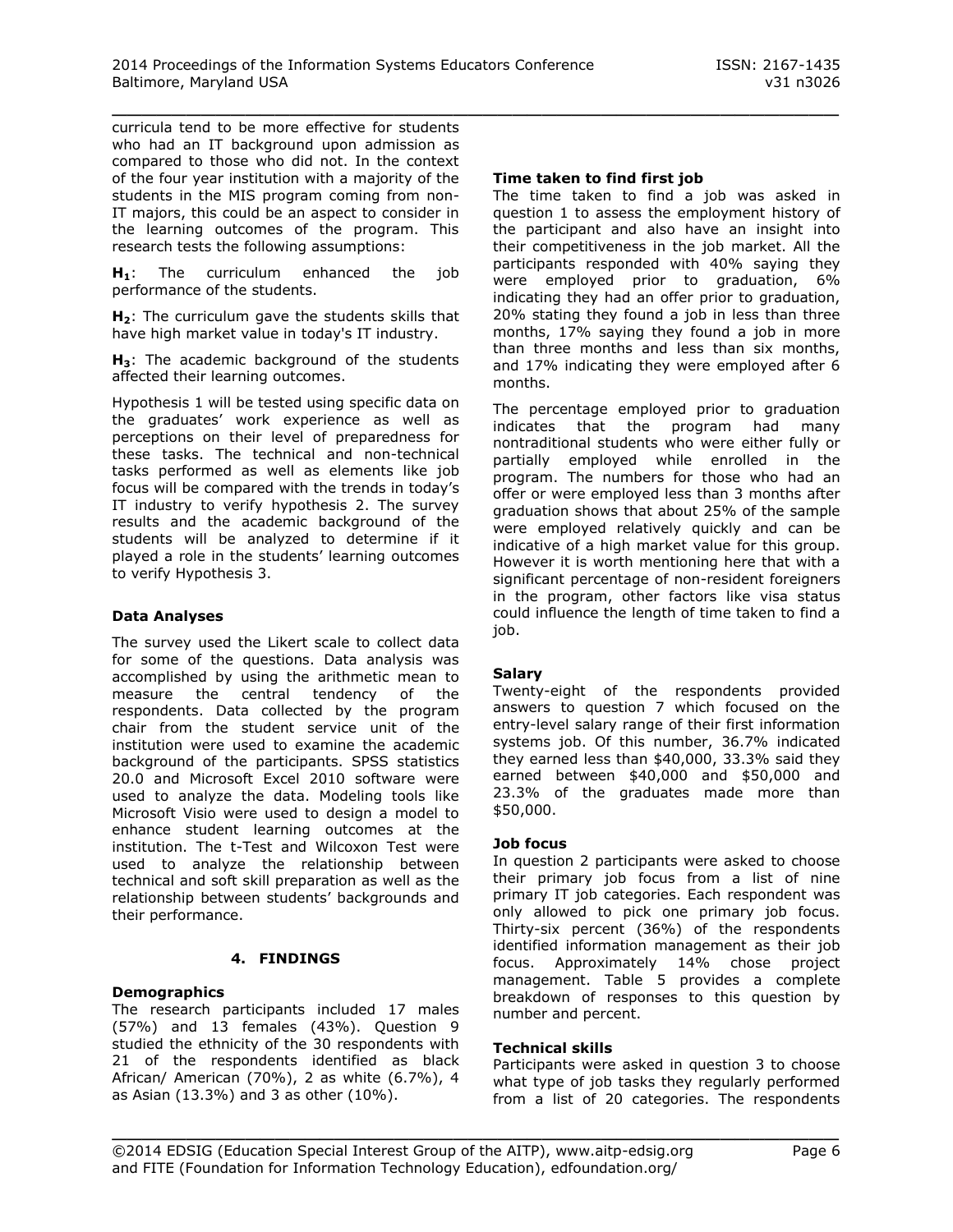could pick all that applied and 30 participants completed the question. Table 6 (see Appendix) shows the complete breakdown of the responses.

| <b>Job Focus</b>                | <b>Frequency</b> | <b>Percent</b> |
|---------------------------------|------------------|----------------|
| Information<br>Management       | 11               | 36.7           |
| Project<br>Management           | 4                | 13.3           |
| Information<br>security         | 3                | 10             |
| Technical / end<br>user support | 3                | 10             |
| Others                          | 3                | 10             |
| Database                        | $\overline{2}$   | 6.7            |
| Computer<br>programming         | $\mathcal{P}$    | 6.7            |
| Web / Software<br>development   | 1                | 3.3            |
| Networking                      | 1                | 3.3            |
| Total                           | 30               | 100            |

Table 5: Primary Job focus of alumni

#### **Non-technical "soft skills"**

The non-technical soft skills performed by participants were studied in question 5. They were asked to choose from a list of 9 categories. The respondents could pick all that applied and 30 participants completed the question. The most frequently picked were communication (verbal and written) and team work with 22 participants choosing them. The second was analytical skills with 21 participants, while contextual knowledge was least with 10 participants picking it. Table 7 provides the complete breakdown of the responses.

#### **Level of preparedness**

Questions 4 and 6 addressed the issue of how well the graduates felt the institution's MIS program prepared them for the technical and non-technical tasks performed at their jobs. All participants answered question 4 while 28 responded to question 6. T-test analyses of the answers in Table 8 (see Appendix) showed a mean of 3.78 for soft skills and 3.7 for technical skills.

The research findings were further expanded and analyzed using secondary data obtained in the literature review to study key issues used to verify the hypothesis, and to identify any causal effects and propose recommendations.

A mean of 3.7/5, representing the graduates' perception of their technical and soft skill preparation, shows that a majority indicated that the program prepared them and enhanced their professional learning outcomes; thus,  $H_1$  is accepted. A cross representation of the distribution between the level of preparation for technical and soft skill requirements shows that more participants felt very well prepared for the soft skills as compared to technical skills. Figure 2 (see Appendix) shows a representation of the two variables.

| Soft skills                                                     | <b>Frequency</b> | <b>Percent</b> |
|-----------------------------------------------------------------|------------------|----------------|
| <b>Communication Skills</b><br>(Verbal and written<br>aptitude) | 22               | 73             |
| Team Work and<br>Collateral                                     | 22               | 73             |
| Analytical Skills                                               | 21               | 70             |
| Strong Work Ethic                                               | 18               | 60             |
| Innovation and<br>Creative Problem<br>Solving                   | 16               | 53             |
| <b>Customer Service</b>                                         | 16               | 53             |
| Project Management                                              | 16               | 53             |
| Motivation and<br>Initiative                                    | 12               | 40             |
| Contextual<br>Knowledge of Work                                 | 10               | 33             |

A comparison of the primary job focus of the participants with the trends and projections of IT occupations through 2020 shows to what extent these graduates are involved in high demand jobs as well as the competitiveness of the graduates. Among the eight major IT occupations obtained from the US Bureau of Labor Statistics (see Table 1), the occupation with the highest projected growth is system and software developers with 32%; contrasting this value with data obtained from this research shows that the current level of involvement of the sample studied was the lowest, 3.3% in this occupation. Database administrators with growth projections of 31% had 6.7% of the graduates in this field as shown in Figure 3 (see Appendix).

Comparing the technical and soft skills performed by the alumni to industry data (See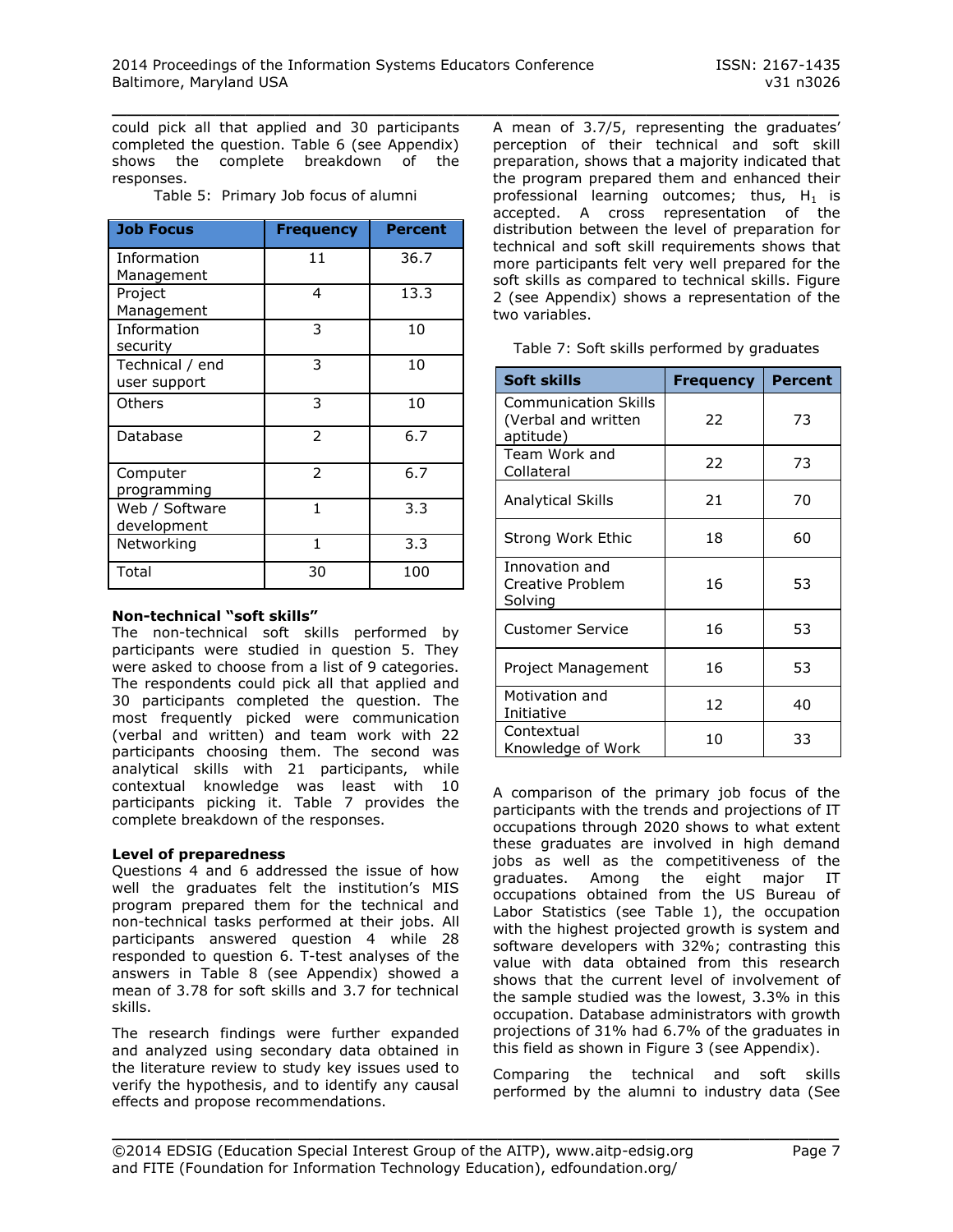Tables 2 and 3) shows that 6% of the sample studied were currently involved with skills related to cyber security which ranked highest in hiring percentage for IT managers. Cloud computing, which had 50% hiring rate for IT managers, had no participant involved with skills related to this area. Figure 4 (see Appendix) presents the trends in terms of technical skills.

Results showed better trends for soft skills with 60% of the sample studied indicating that highly valued skills like a strong work ethic were critical to their current jobs. Teamwork, another soft skill critical to IT managers also had a majority of participants (73%) involved in it. Figure 5 (see Appendix) shows the trends in terms of soft skills.

Figures 3 and 4 show significant differences between the trends of the MIS alumni and those of the industry in terms of job focus and technical skills. This indicates that more has to be done to enhance the students' market value by enhancing the technical skills required for jobs that have high demand and growth projections in the IT industry. Consequently,  $H_2$ is rejected.

Background information of the respondents revealed that 80% of these participants had non-IT majors on admission. Research results showed that 60% of the participants believed the curriculum prepared them for the skills required in their jobs, an indication that some of those with non-IT backgrounds were part of this group. This means that the curriculum was effective even for students with non-IT backgrounds. Moreover the Wilcoxon test showed a p value of 0.5, indicating that there was no significant relationship between the academic background and performance of the participants.  $H_3$  is, therefore, rejected in this research. Table 9 (see Appendix) shows results of the correlation analyses between academic background and performance.

# **5. DISCUSSIONS**

The research findings reveal that other factors like personal readiness, hard work and the quality of the curriculum, rather than academic background, played a determining factor in the learning outcomes of students in the MIS program. Enhancing student learning outcomes and preparing them for the workplace requires a holistic approach involving contributions from students, faculty and the administration. In order to constantly improve the MIS program in light of the industry requirements, the

\_\_\_\_\_\_\_\_\_\_\_\_\_\_\_\_\_\_\_\_\_\_\_\_\_\_\_\_\_\_\_\_\_\_\_\_\_\_\_\_\_\_\_\_\_\_\_\_\_ assessment feedback loop must be applied yearly to get feedback about the students' practical experience (See Figure 1).

> Extracurricular value-added activities that add to the students' educational experience are necessary to ensure that graduates of MIS programs stand a better chance of excelling in the job market.

The institution's College of Business and Administration (CBA) has carried out some of these value-added initiatives in recent years. Career oriented events have been organized by a number of organizations within the college. These associations include the Black Executive Exchange Program (BEEP), the Public Administration Association, the National Black MBA Association and the Management Information Systems (MIS) club. These associations not only brought speakers with extensive business and technical experience to talk to and answer questions from students and faculty, but also brought renowned business and governmental organizations like General Electric (GE), McDonalds, and Waffle House.

The CBA has also introduced award ceremonies for graduating seniors as well as the Sigma Beta Delta induction ceremony which rewards academic excellence. In light of the dynamic changes in technology, the MIS department also undertakes a review of its curriculum every year to improve the quality of its program, an effort that contributed to the CBA obtaining AACSB International accreditation, another significant value-added accomplishment that will enhance the competitiveness of its graduates in the job market.

However, in order for the college of business of this institution to fully achieve its assurance of learning outcomes (ALO) goals, a holistic approach that includes the readiness of students, faculty, and the institution should be adopted. Figure 6 (see Appendix) presents a proposed model for achieving this goal.

# **Proposed model**

Alongside the successful completion of all the academic requirements and coursework during the MIS program, students must carry out other extracurricular activities like keeping a clear list of personal and professional goals which specify the student's field of interest. The students must also be willing to attend field trips, conferences and take paid or unpaid internships that are in line with their field of interest. They must be flexible enough to adapt to the time requirements for such events regardless of their present job situation or commitments.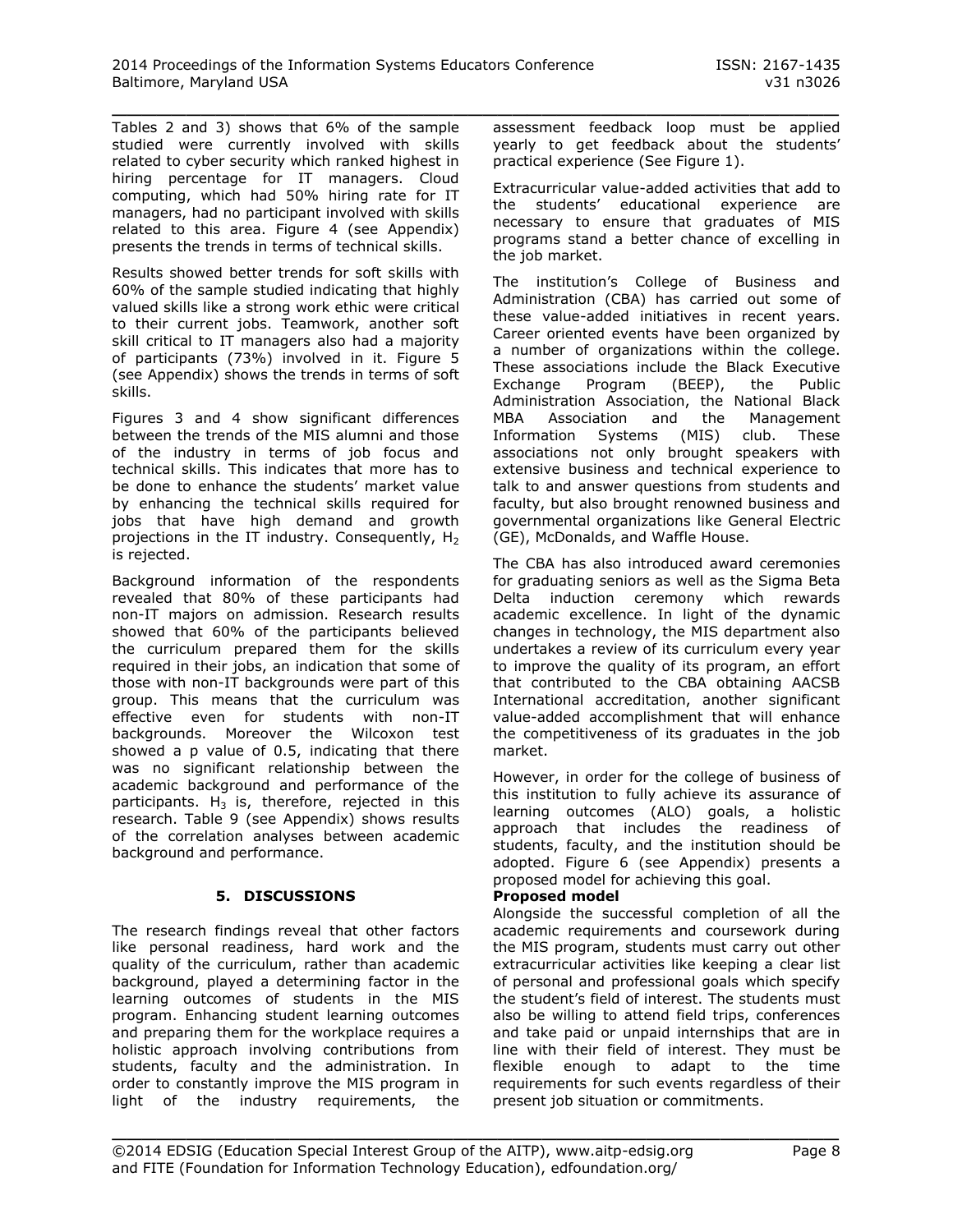Faculty, on the other hand, must design and implement career oriented curricula. Analytical and project management applications that are critical today would be helpful as well as software programming languages that are currently in high demand like java, .net and mobile development applications. Faculty should ensure that students understand how the knowledge acquired in the school program translates into real world applications in the workplace. The classroom experience should also promote entrepreneurial initiatives and technological innovation and should incorporate interpersonal skills. The curriculum must be regularly revised in the light of employer needs and the current dynamics of the professional environment.

To enhance institutional readiness, the administration should continuously improve its recruitment, teaching and learning strategies in line with their collegiate and institutional objectives. Policies that ensure partial or full funding of events like field trips and conferences will increase the participation of students and improve their learning outcomes. The administration should undertake a more aggressive strategy for employment opportunities.

# **6. CONCLUSION**

Information technologies will continue to evolve in the coming decade, and so will the job requirements of the industry. This study reassessed the MIS program of a four year institution by using the workplace experience of its alumni to identify how well the program prepared them for today's IT requirements. Results showed that 73% of respondents were involved in critical soft skills and only 6% in highly valued technical skills like cyber security. This indicates that more has to be done to give the students highly valued technical skills that meet industry expectations and projections. Results also showed that the academic background of the participants did not play a major role in the outcome, indicating that an

effective curriculum, tailored according to the IT requirements of today, can give students the best possible preparation for the job market regardless of their background. This further underlines the importance of constant research on developments in the industry to improve curricula.

The innovations and new technologies of today have raised the expectations of students who

\_\_\_\_\_\_\_\_\_\_\_\_\_\_\_\_\_\_\_\_\_\_\_\_\_\_\_\_\_\_\_\_\_\_\_\_\_\_\_\_\_\_\_\_\_\_\_\_\_ hope to make the most of their academic experience by excelling in the workplace. These expectations range from social satisfaction to financial and professional progress, and are emphasized in every investment that students, educators and stakeholders put into academics. Consequently, it is vital that all stakeholders play their role to ensure that academic programs give the students the adequate potential to thrive in today's technological environment.

# **7. REFERENCES**

- CompTIA. (2012). State of the IT skills gap research report. *CompTIA.org*. Retrieved March 27, 2013, from [http://www.wired.com/wiredenterprise/wp](http://www.wired.com/wiredenterprise/wp-content/uploads/2012/03/Report_-_CompTIA_IT_Skills_Gap_study)[content/uploads//2012/03/Report\\_-](http://www.wired.com/wiredenterprise/wp-content/uploads/2012/03/Report_-_CompTIA_IT_Skills_Gap_study) [\\_CompTIA\\_IT\\_Skills\\_Gap\\_study](http://www.wired.com/wiredenterprise/wp-content/uploads/2012/03/Report_-_CompTIA_IT_Skills_Gap_study)
- Chun, J. (2013). Should you do postgraduate study? *Course Finder.* Retrieved January 31, 2013, from [http://www.careerfaqs.com.au/news/news](http://www.careerfaqs.com.au/news/news-and-views/should-you-do-postgraduate-study/)[and-views/should-you-do-postgraduate](http://www.careerfaqs.com.au/news/news-and-views/should-you-do-postgraduate-study/)[study](http://www.careerfaqs.com.au/news/news-and-views/should-you-do-postgraduate-study/)
- Davis, D. C. & Woodward, B. (2007). An analysis of skills required of graduates of an information systems program. *Information Technology, Learning, and Performance Journal*, 2(24).
- Ellis, A. (2004). *Exemplars of curriculum theory.* Larchmant, NY: *Eye on education*, p.4 .
- Fedder, J. (2012). Has the university lost its purpose for preparing its students for the future? TED Conversations. Retrieved January 31, 2013, from [http://www.ted.com/conversations/9392/ha](http://www.ted.com/conversations/9392/has_the_university_lost_it_s_p_3.html) s the university lost it s p\_3.html
- Grover, J. (2009). Don't forget curriculum. Brookings. Retrieved April 1, 2013, from [http://www.brookings.edu/research/papers/](http://www.brookings.edu/research/papers/2009/10/14-curriculum-whitehurst) [2009/10/14-curriculum-whitehurst](http://www.brookings.edu/research/papers/2009/10/14-curriculum-whitehurst)
- Klein, L. (2012). What purpose does higher education serve? Beta echoing green. Retrieved February, 27, 2013, from [http://www.echoinggreen.org/blog/what](http://www.echoinggreen.org/blog/what-purpose-does-higher-education-serve)[purpose-does-higher-education-serve](http://www.echoinggreen.org/blog/what-purpose-does-higher-education-serve)
- Legier, J., Woodward, B., & Martin, N. (2012). Reassessing the skills required of graduates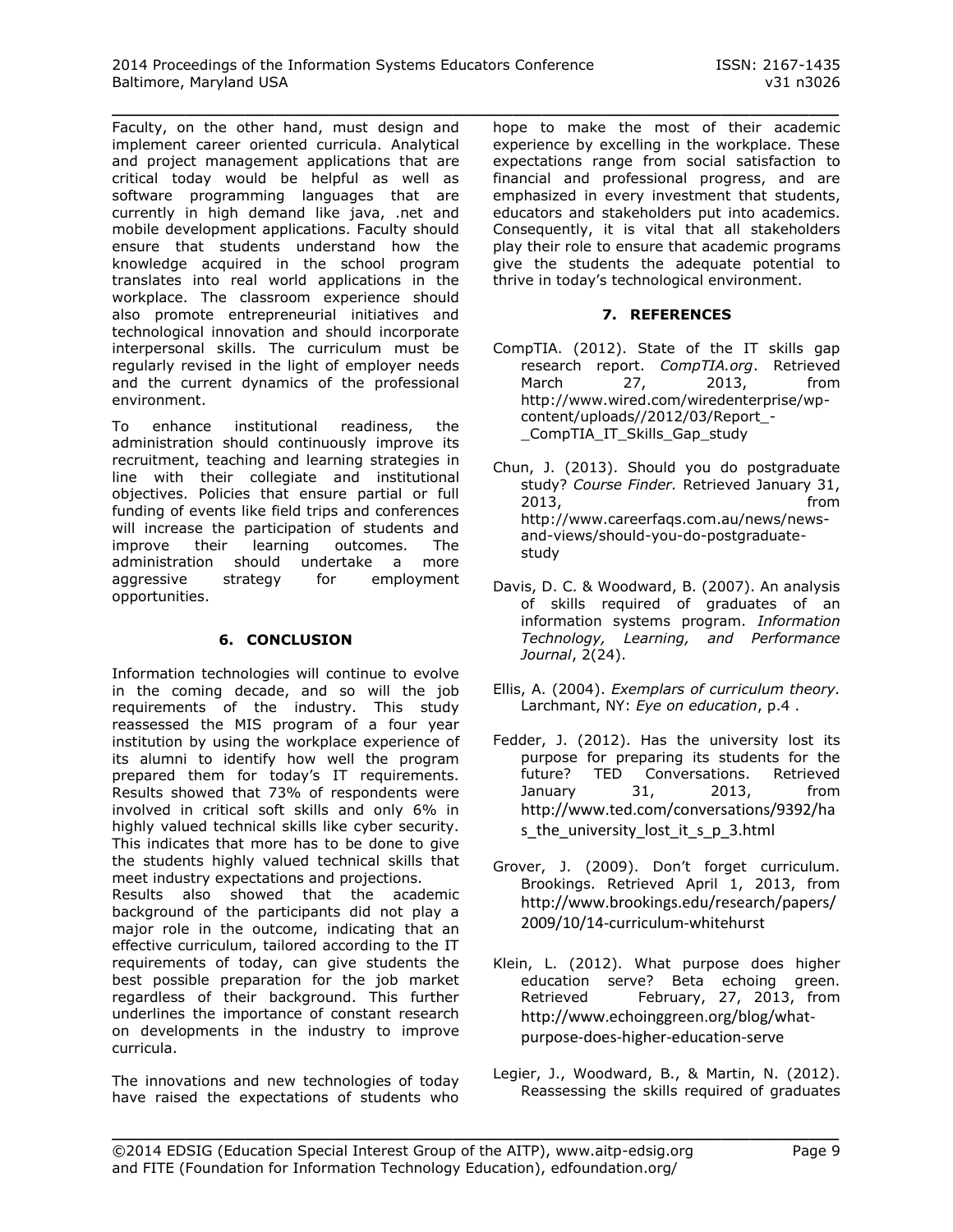of an information systems program. Education special interest group of the AITP.

- Lindholm, J. (2009). Guidelines for developing and assessing students learning outcomes for undergraduate majors. 1 Edition. Los Angeles, Ca: UCLA.
- Patin, R. (2012). Has the university lost its purpose for preparing its students for the future? TED Conversations. Retrieved January 31, 2013, from [http://www.ted.com/conversations/9392/ha](http://www.ted.com/conversations/9392/has_the_university_lost_it_s_p_3.html) [s\\_the\\_university\\_lost\\_it\\_s\\_p\\_3.html](http://www.ted.com/conversations/9392/has_the_university_lost_it_s_p_3.html)
- Smith, S. (1996). Establishing or re-establishing a connection between education and the workplace. Canada-United States Law Journal, 22241.
- Teichler, U. (2007). Does higher education matter? Lessons from a comparative graduate survey. European Journal of Education, 42 (1), 11-34.
- U.S. Bureau of Labor Statistics. (2012). Occupational outlook handbook: Computer and information technology occupations. Retrieved on January 31, 2013, from [http://www.bls.gov/ooh/computer-and](http://www.bls.gov/ooh/computer-and-information-technology/home.htm)[information-technology/home.htm](http://www.bls.gov/ooh/computer-and-information-technology/home.htm)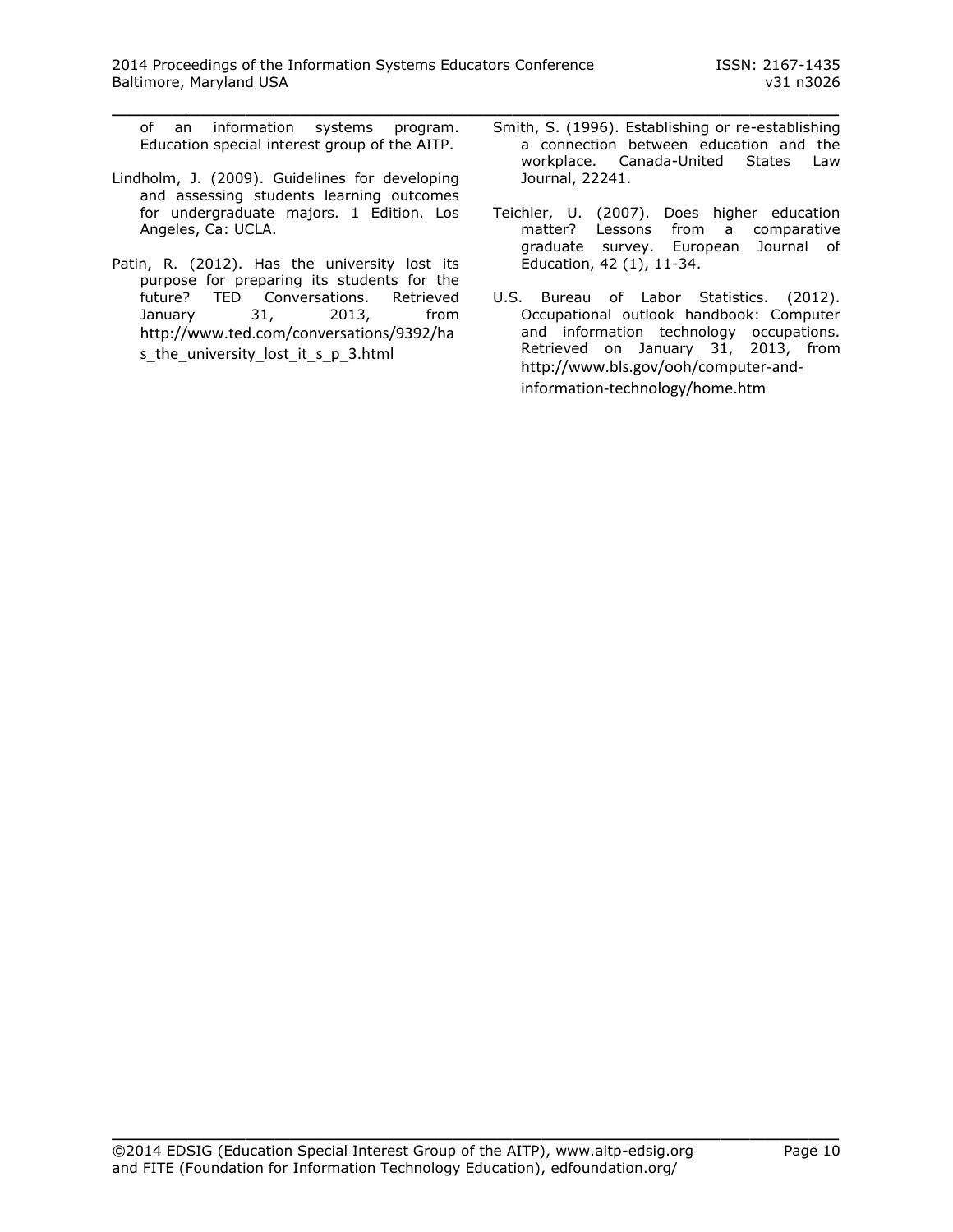# **APPENDIX**

\_\_\_\_\_\_\_\_\_\_\_\_\_\_\_\_\_\_\_\_\_\_\_\_\_\_\_\_\_\_\_\_\_\_\_\_\_\_\_\_\_\_\_\_\_\_\_\_\_

| <b>Occupation</b>                            | <b>Salary</b> |
|----------------------------------------------|---------------|
| Computer and information research scientists | \$100660      |
| Software developers                          | \$90530       |
| Computer systems analysts                    | \$77740       |
| Information security analyst, web developers | \$75660       |
| and computer network architects              |               |
| Database administrators                      | \$73490       |
| Computer programmers                         | \$71380       |
| Network and computer systems administrators  | \$69160       |
| Computer support specialists                 | \$46260       |

#### Table 4: IT occupations and median salaries

*Source: US Bureau of labor statistics occupational outlook handbook, 2012*

#### Table 6: Task performed by graduates

| <b>Task Performed</b>                                                        | <b>Frequency</b> | <b>Percent</b> |
|------------------------------------------------------------------------------|------------------|----------------|
| Managing Information                                                         | 19               | 63             |
| Automating business Processes (Managing Accounts, customization)             | 16               | 52             |
| <b>Maintaining Databases</b>                                                 | 11               | 33             |
| Web presence (Creating/ monitoring Web pages, Developing e-commerce<br>apps) | 10               | 32             |
| Providing technical/end user support                                         | 9                | 30             |
| Other type of task perform regularly at your job                             | 9                | 30             |
| Virtualization (Analyzing systems/ Developing and redesigning systems)       | 8                | 26             |
| <b>Installing Software</b>                                                   | 7                | 23             |
| Networks (Maintaining/ trouble shooting networks, Setting up LANs)           | 7                | 23             |
| <b>Installing/Maintaining Computer Devices</b>                               | 4                | 13             |
| Writing Computer programs                                                    | 4                | 13             |
| Monitoring online security Systems                                           | 2                | 6              |
| Configuring/Maintaining WANs                                                 | 0                | $\mathbf{0}$   |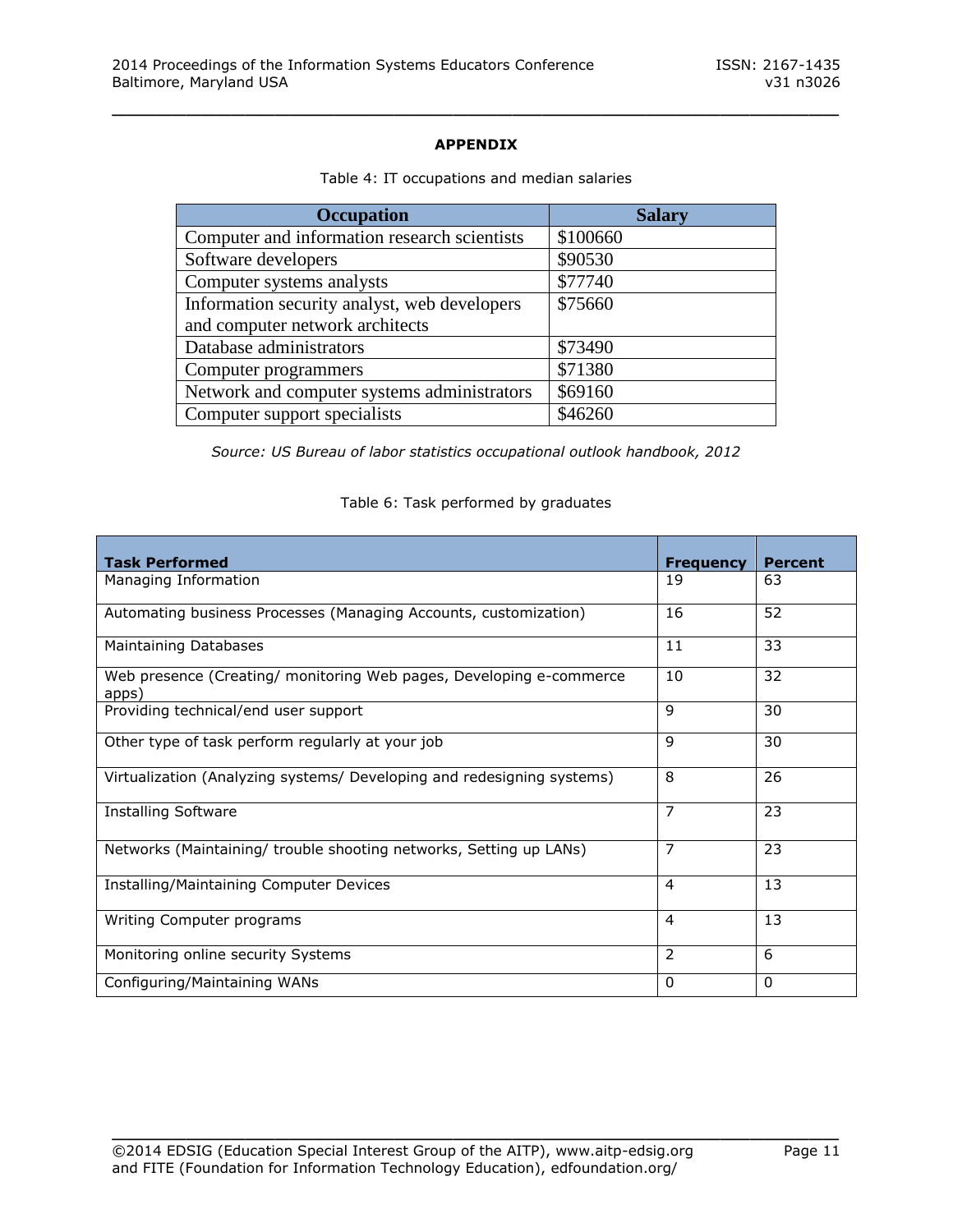| t-Test: Two-Sample<br>Assuming Unequal<br>Variances | Soft | Technical |
|-----------------------------------------------------|------|-----------|
| Mean                                                | 3.78 | 3.7       |
| Variance                                            | 0.69 | 0.56      |
| Observations                                        | 28   | 30        |
| Hypothesized Mean<br>Difference                     | 0    |           |
| df                                                  | 54   |           |
| t Stat                                              | 0.4  |           |
| $P(T \le t)$ one-tail                               | 0.34 |           |
| t Critical one-tail                                 | 1.67 |           |
| $P(T \le t)$ two-tail                               | 0.68 |           |
| t Critical two-tail                                 | 2.0  |           |

| Table 8: t-Test for technical and soft skills |
|-----------------------------------------------|
|-----------------------------------------------|

Table 9: Wilcoxon Test for academic background and performance of graduates

| Wilcoxon Two-Sample Test          |         |
|-----------------------------------|---------|
| Statistic (S)                     | 22.5000 |
| Normal Approximation              |         |
| Z                                 | 0.0000  |
| One-Sided $Pr < Z$                | 0.5000  |
| Two-Sided $Pr >  Z $              | 1.0000  |
| t Approximation                   |         |
| One-Sided $Pr < Z$                | 0.5000  |
| Two-Sided Pr $>$ $ Z $            | 1.0000  |
| Exact Test                        |         |
| One-Sided $Pr \leq 5$             | 0.5275  |
| Two-Sided Pr $>=$ $ S -$<br>Meanl | 1.0000  |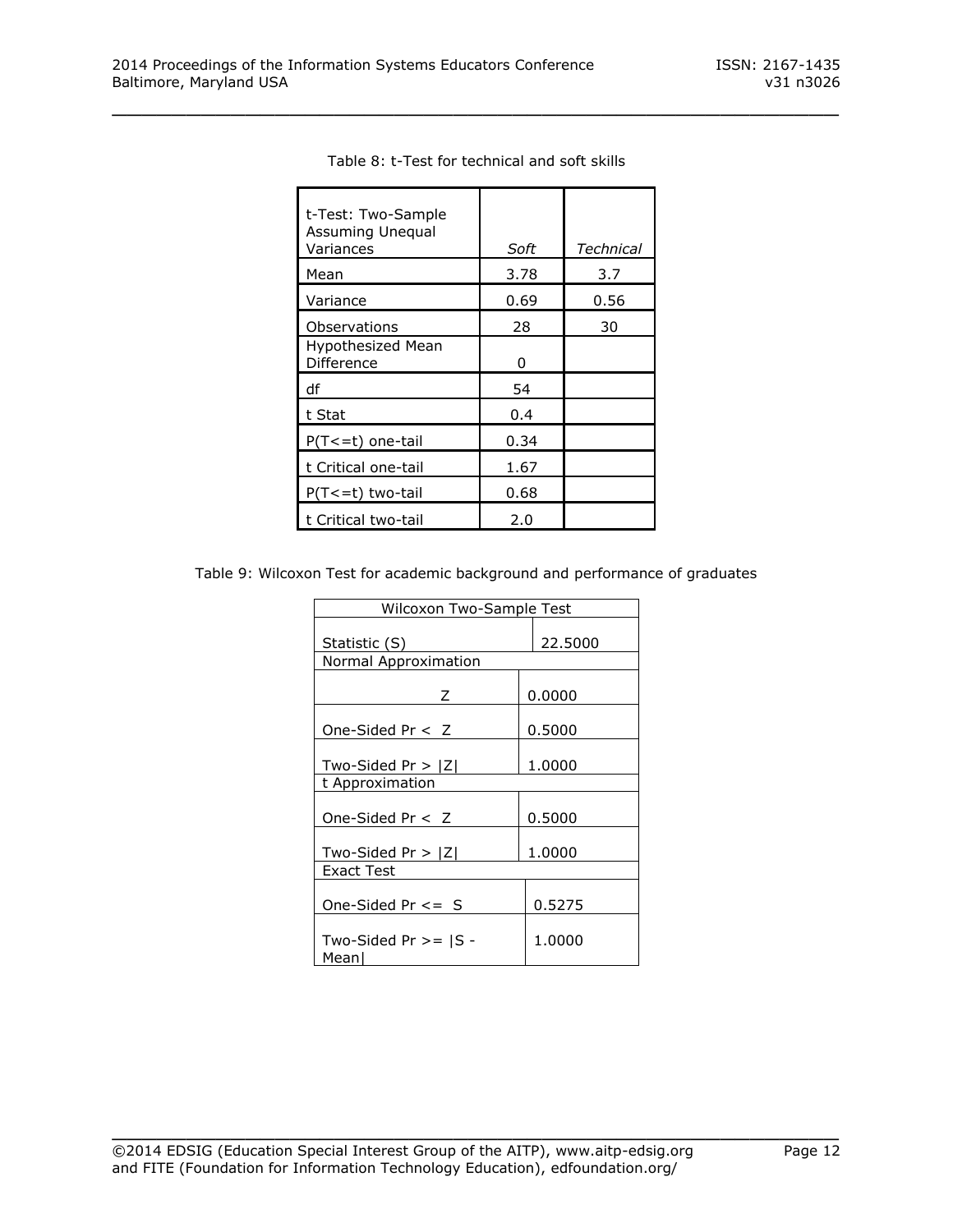







Figure 3: Industry trends vs MIS alumni trends in terms of Job focus

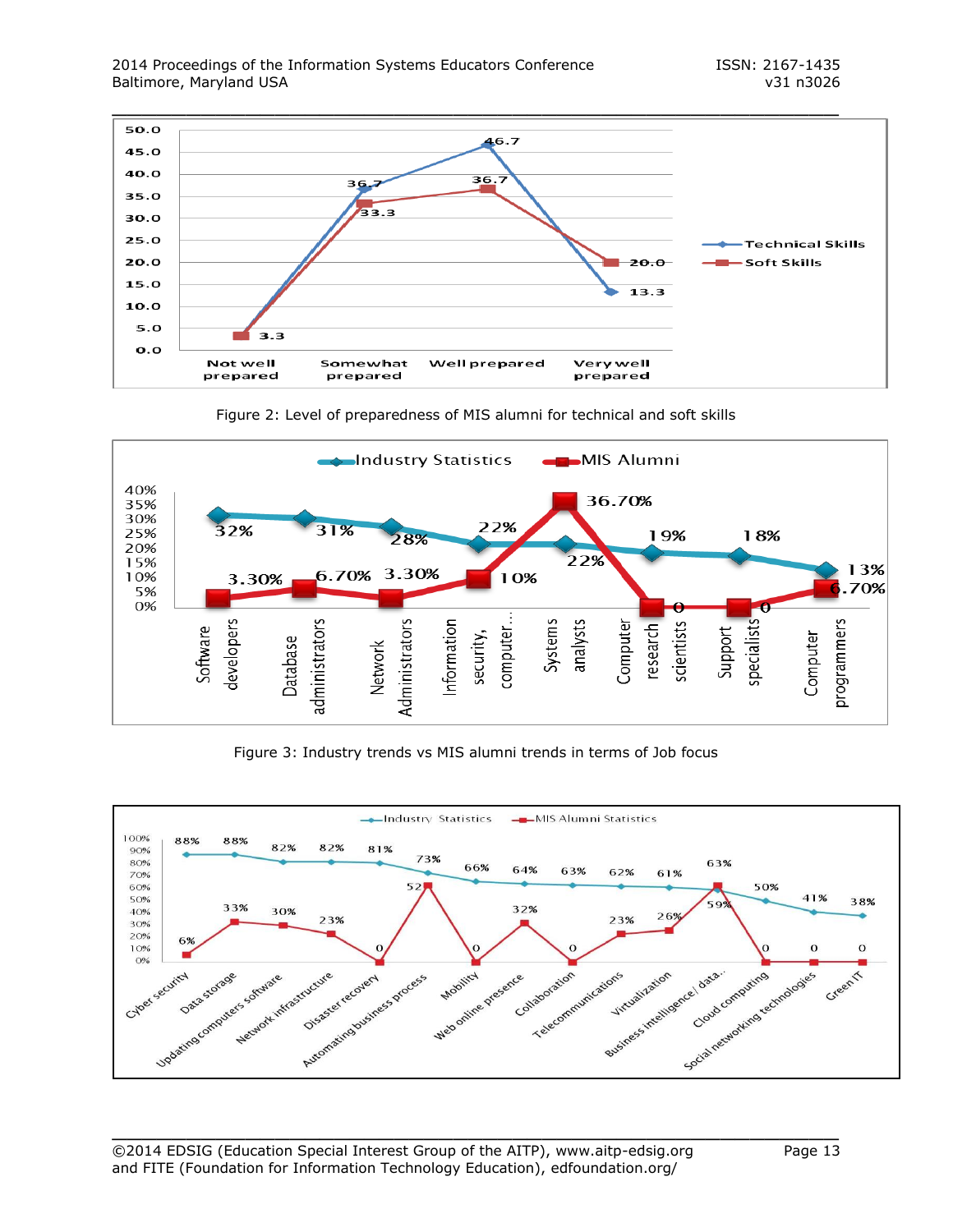

Figure 5: Industry trends vs MIS alumni trends in terms of soft skills